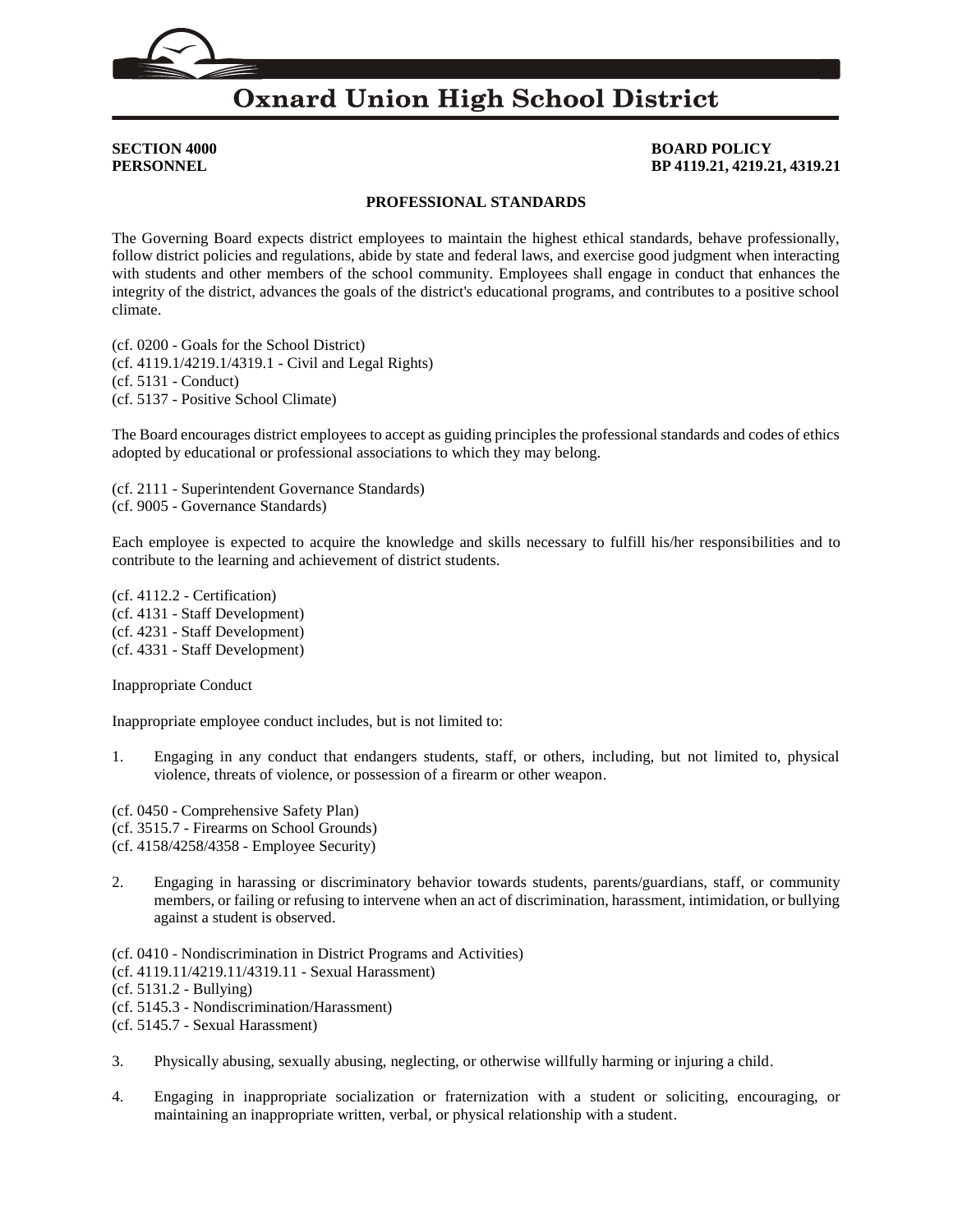### **PROFESSIONAL STANDARDS – BP 4119.21, 4219.21, 4319.21 (CONT.) Page 2**

- 5. Possessing or viewing any pornography on school grounds or possessing or viewing child pornography or other imagery portraying children in a sexualized manner at any time.
- 6. Using profane, obscene, or abusive language against students, parents/guardians, staff, or community members.
- 7. Willfully disrupting district or school operations by loud or unreasonable noise or other action.

(cf. [3515.2](http://gamutonline.net/displayPolicy/171158/4) - Disruptions)

- 8. Using tobacco, alcohol, or an illegal or unauthorized substance, or possessing or distributing any controlled substance, while in the workplace, on district property, or at a school-sponsored activity.
- (cf. [3513.3](http://gamutonline.net/displayPolicy/1053057/4) Tobacco-Free Schools)
- (cf. [3513.4](http://gamutonline.net/displayPolicy/1087183/4) Drug and Alcohol Free Schools)
- (cf. [4020](http://gamutonline.net/displayPolicy/931142/4) Drug and Alcohol-Free Workplace)
- (cf. [4112.41](http://gamutonline.net/displayPolicy/171559/4)[/4212.41](http://gamutonline.net/displayPolicy/171262/4)[/4312.41](http://gamutonline.net/displayPolicy/171263/4) Employee Drug Testing)
- (cf. [4112.42](http://gamutonline.net/displayPolicy/171114/4)[/4212.42](http://gamutonline.net/displayPolicy/171357/4)[/4312.42](http://gamutonline.net/displayPolicy/171358/4) Drug and Alcohol Testing for School Bus Drivers)
- 9. Being dishonest with students, parents/guardians, staff, or members of the public, including, but not limited to, falsifying information in employment records or other school records.
- 10. Divulging confidential information about students, district employees, or district operations to persons or entities not authorized to receive the information.

(cf. [3580](http://gamutonline.net/displayPolicy/1049427/4) - District Records)

(cf. [4119.23](http://gamutonline.net/displayPolicy/303903/4)[/4219.23](http://gamutonline.net/displayPolicy/321731/4)[/4319.23](http://gamutonline.net/displayPolicy/321732/4) - Unauthorized Release of Confidential/Privileged Information)

(cf. [5125](http://gamutonline.net/displayPolicy/559084/4) - Student Records)

- (cf. [5125.1](http://gamutonline.net/displayPolicy/274285/4) Release of Directory Information)
- 11. Using district equipment or other district resources for the employee's own commercial purposes or for political activities.
- (cf. [4119.25](http://gamutonline.net/displayPolicy/321733/4)[/4219.25](http://gamutonline.net/displayPolicy/321734/4)[/4319.25](http://gamutonline.net/displayPolicy/321735/4) Political Activities of Employees)
- 12. Using district equipment or communications devices for personal purposes while on duty, except in an emergency, during scheduled work breaks, or for personal necessity.

Employees shall be notified that computer files and all electronic communications, including, but not limited to, email and voice mail, are not private. To ensure proper use, the Superintendent or designee may monitor employee usage of district technological resources at any time without the employee's consent.

(cf. [4040](http://gamutonline.net/displayPolicy/1002201/4) - Employee Use of Technology)

- 13. Causing damage to or engaging in theft of property belonging to students, staff, or the district.
- 14. Wearing inappropriate attire.
- (cf. [4119.22](http://gamutonline.net/displayPolicy/170766/4)[/4219.22](http://gamutonline.net/displayPolicy/336754/4)[/4319.22](http://gamutonline.net/displayPolicy/336755/4) Dress and Grooming)

Reports of Misconduct

An employee who observes or has evidence of another employee's inappropriate conduct shall immediately report such conduct to the principal or Superintendent or designee. An employee who has knowledge of or suspects child abuse or neglect shall file a report pursuant to the district's child abuse reporting procedures as detailed in AR 5141.4 - Child Abuse Prevention and Reporting.

(cf. [1312.1](http://gamutonline.net/displayPolicy/170632/4) - Complaints Concerning District Employees) (cf. [5141.4](http://gamutonline.net/displayPolicy/352660/4) - Child Abuse Prevention and Reporting)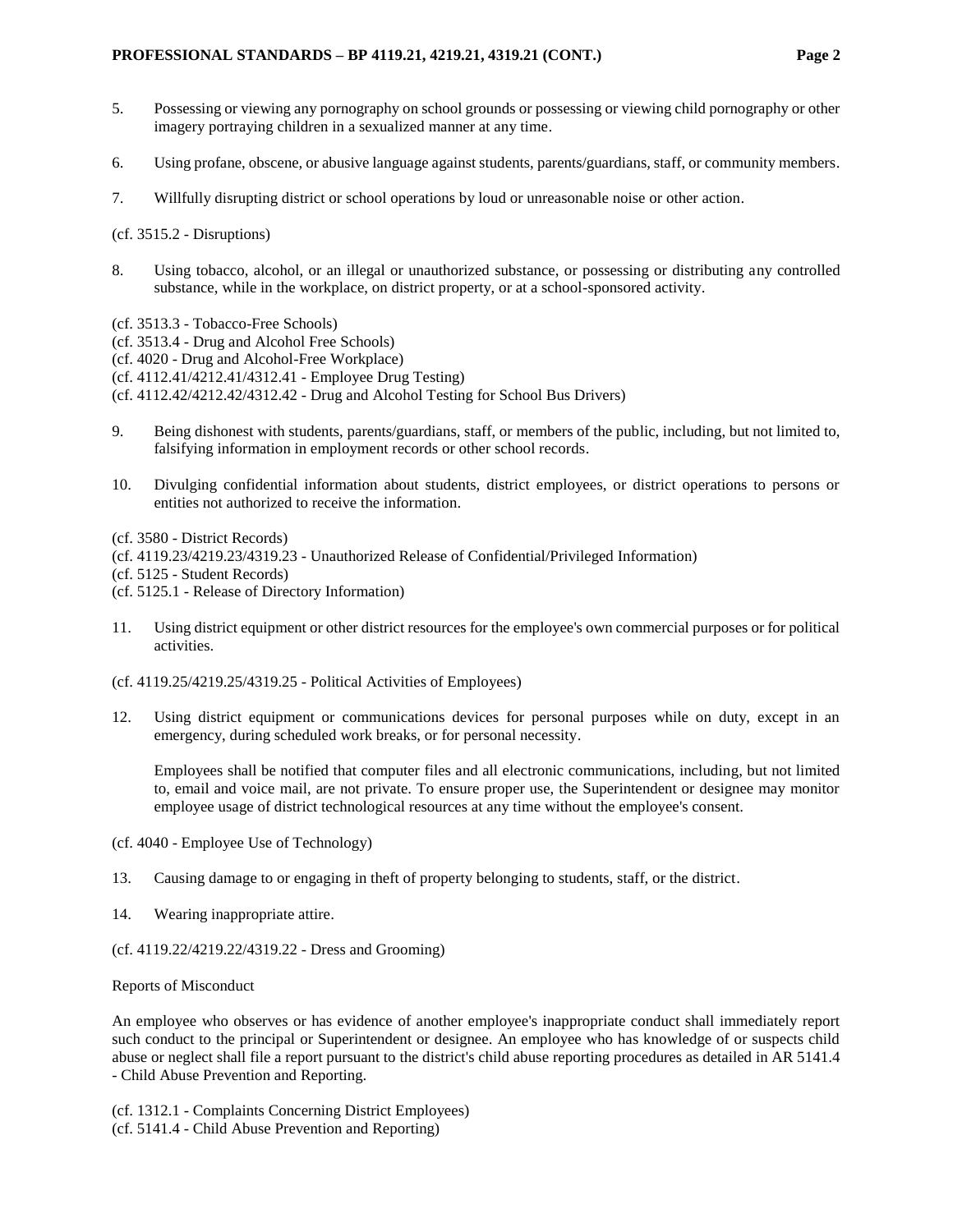Any reports of employee misconduct shall be promptly investigated. Any employee who is found to have engaged in inappropriate conduct in violation of law or Board policy shall be subject to disciplinary action and, in the case of a certificated employee, may be subject to a report to the Commission on Teacher Credentialing. The Superintendent or designee shall notify local law enforcement as appropriate.

(cf. [4117.7](http://gamutonline.net/displayPolicy/929979/4)[/4317.7](http://gamutonline.net/displayPolicy/929980/4) - Employment Status Reports) (cf. [4118](http://gamutonline.net/displayPolicy/931143/4) - Dismissal/Suspension/Disciplinary Action) (cf. [4218](http://gamutonline.net/displayPolicy/170827/4) - Dismissal/Suspension/Disciplinary Action)

An employee who has knowledge of but fails to report inappropriate employee conduct may also be subject to discipline.

The district prohibits retaliation against anyone who files a complaint against an employee or reports an employee's inappropriate conduct. Any employee who retaliates against any such complainant, reporter, or other participant in the district's complaint process shall be subject to discipline.

Notifications

The section(s) of the district's employee code of conduct addressing interactions with students shall be provided to parents/guardians at the beginning of each school year and shall be posted on school and/or district web sites. (Education Code 44050)

(cf. [1113](http://gamutonline.net/displayPolicy/211084/4) - District and School Web Sites) (cf. [5145.6](http://gamutonline.net/displayPolicy/222839/4) - Parental Notifications) Legal Reference: EDUCATION CODE [200](http://gamutonline.net/displayPolicy/138754/4)[-262.4](http://gamutonline.net/displayPolicy/138778/4) Prohibition of discrimination 44050 Employee code of conduct; interaction with students [44242.5](http://gamutonline.net/displayPolicy/899458/4) Reports and review of alleged misconduct [48980](http://gamutonline.net/displayPolicy/226041/4) Parental notifications PENAL CODE [11164](http://gamutonline.net/displayPolicy/169476/4)[-11174.4](http://gamutonline.net/displayPolicy/369763/4) Child Abuse and Neglect Reporting Act CODE OF REGULATIONS, TITLE 5 [80303](http://gamutonline.net/displayPolicy/189546/4) Reports of dismissal, resignation and other terminations for alleged misconduct [80331](http://gamutonline.net/displayPolicy/189390/4)[-80338](http://gamutonline.net/displayPolicy/189397/4) Rules of conduct for professional educators Management Resources: COMMISSION ON TEACHER CREDENTIALING PUBLICATIONS California Professional Standards for Educational Leaders, February 2014 California Standards for the Teaching Profession, 2009 COUNCIL OF CHIEF STATE SCHOOL OFFICERS PUBLICATIONS Professional Standards for Educational Leaders, 2015 NATIONAL EDUCATION ASSOCIATION PUBLICATIONS Code of Ethics of the Education Profession, 1975 WESTED PUBLICATIONS Moving Leadership Standards into Everyday Work: Descriptions of Practice, 2003 WEB SITES CSBA: [http://www.csba.org](http://www.csba.org/) Association of California School Administrators: [http://www.acsa.org](http://www.acsa.org/) California Department of Education: [http://www.cde.ca.gov](http://www.cde.ca.gov/) California Federation of Teachers: [http://www.cft.org](http://www.cft.org/) California School Employees Association: [http://www.csea.com](http://www.csea.com/) California Teachers Association: [http://www.cta.org](http://www.cta.org/) Commission on Teacher Credentialing: [http://www.ctc.ca.gov](http://www.ctc.ca.gov/) Council of Chief State School Officers: [http://www.ccsso.org](http://www.ccsso.org/) WestEd: [http://www.wested.org](http://www.wested.org/)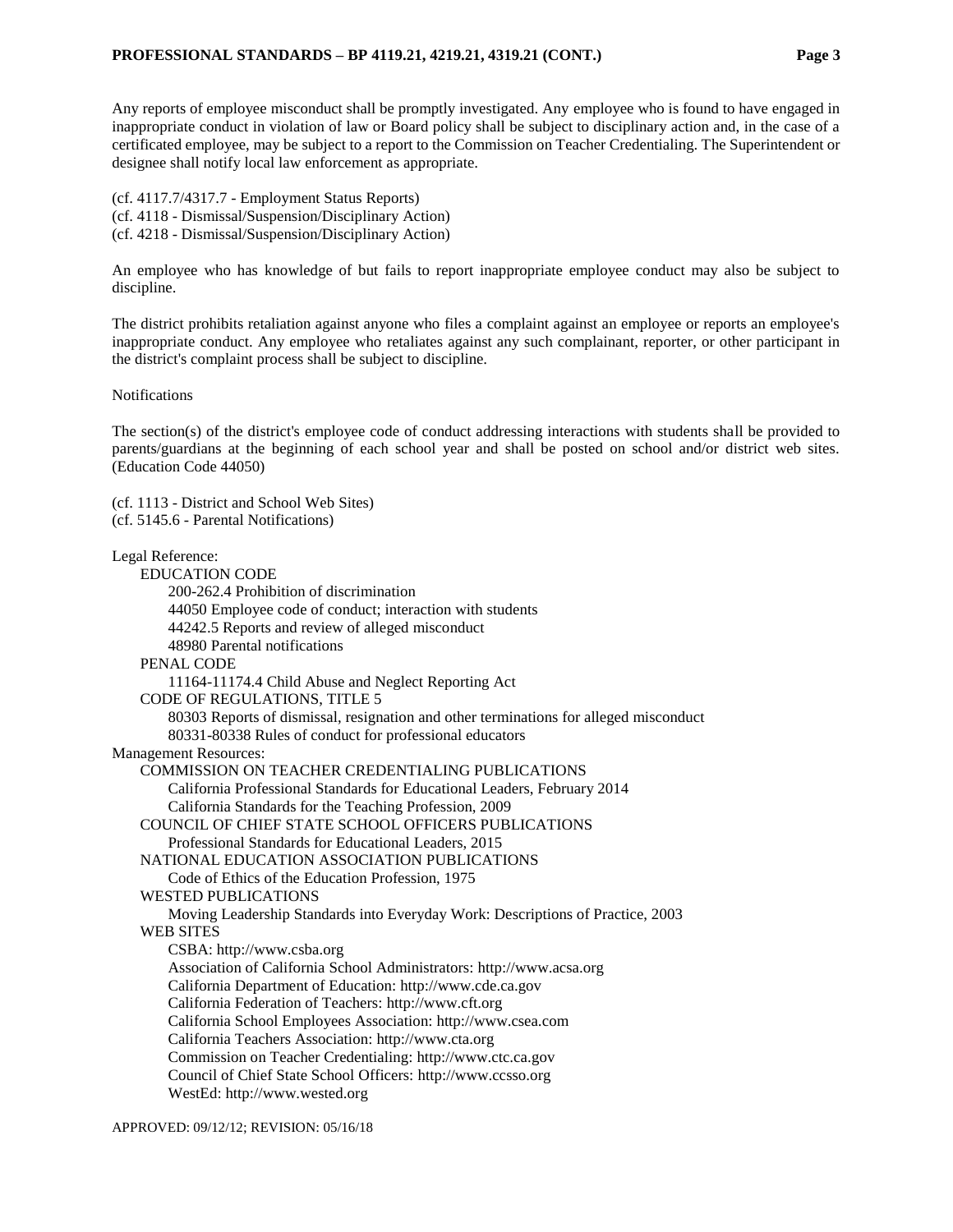

### **SECTION 4000 EXHIBIT PERSONNEL E 4119.21**

### **CODE OF ETHICS OF THE EDUCATION PROFESSION**

Preamble

The educator, believing in the worth and dignity of each human being, recognizes the supreme importance of the pursuit of truth, devotion to excellence, and the nurturing of democratic principles. Essential to these goals is the protection of freedom to learn and to teach and the guarantee of equal educational opportunity for all. The educator accepts the responsibility to adhere to the highest ethical standards.

The educator recognizes the magnitude of the responsibility inherent in the teaching process. The desire for the respect and confidence of one's colleagues, of students, of parents, and of the members of the community provides the incentive to attain and maintain the highest possible degree of ethical conduct. The Code of Ethics of the Education Profession indicates the aspiration of all educators and provides standards by which to judge conduct.

Principle I. Commitment to the Student

The educator strives to help each student realize his/her potential as a worthy and effective member of society. The educator therefore works to stimulate the spirit of inquiry, the acquisition of knowledge and understanding, and the thoughtful formulation of worthy goals.

In fulfillment of the obligation to the student, the educator:

- 1. Shall not unreasonably restrain the student from independent action in the pursuit of learning
- 2. Shall not unreasonably deny the student access to varying points of view
- 3. Shall not deliberately suppress or distort subject matter relevant to the student's progress
- 4. Shall make reasonable effort to protect the student from conditions harmful to learning or to health and safety
- 5. Shall not intentionally expose the student to embarrassment or disparagement
- 6. Shall not on the basis of race, color, creed, gender, national origin, marital status, political or religious beliefs, family, social, or cultural background, or sexual orientation, unfairly:
	- a. Exclude any student from participation in any program
	- b. Deny benefits to any student
	- c. Grant any advantage to any student
- 7. Shall not use professional relationships with students for private advantage
- 8. Shall not disclose information in the course of professional service unless disclosure serves a compelling professional purpose or is required by law

Principle II. Commitment to the Profession

The education profession is vested by the public with a trust and responsibility requiring the highest ideals of professional service.

In the belief that the quality of the services of the education profession directly influences the nation and its citizens, the educator shall exert every effort to raise professional standards, to promote a climate that encourages the exercise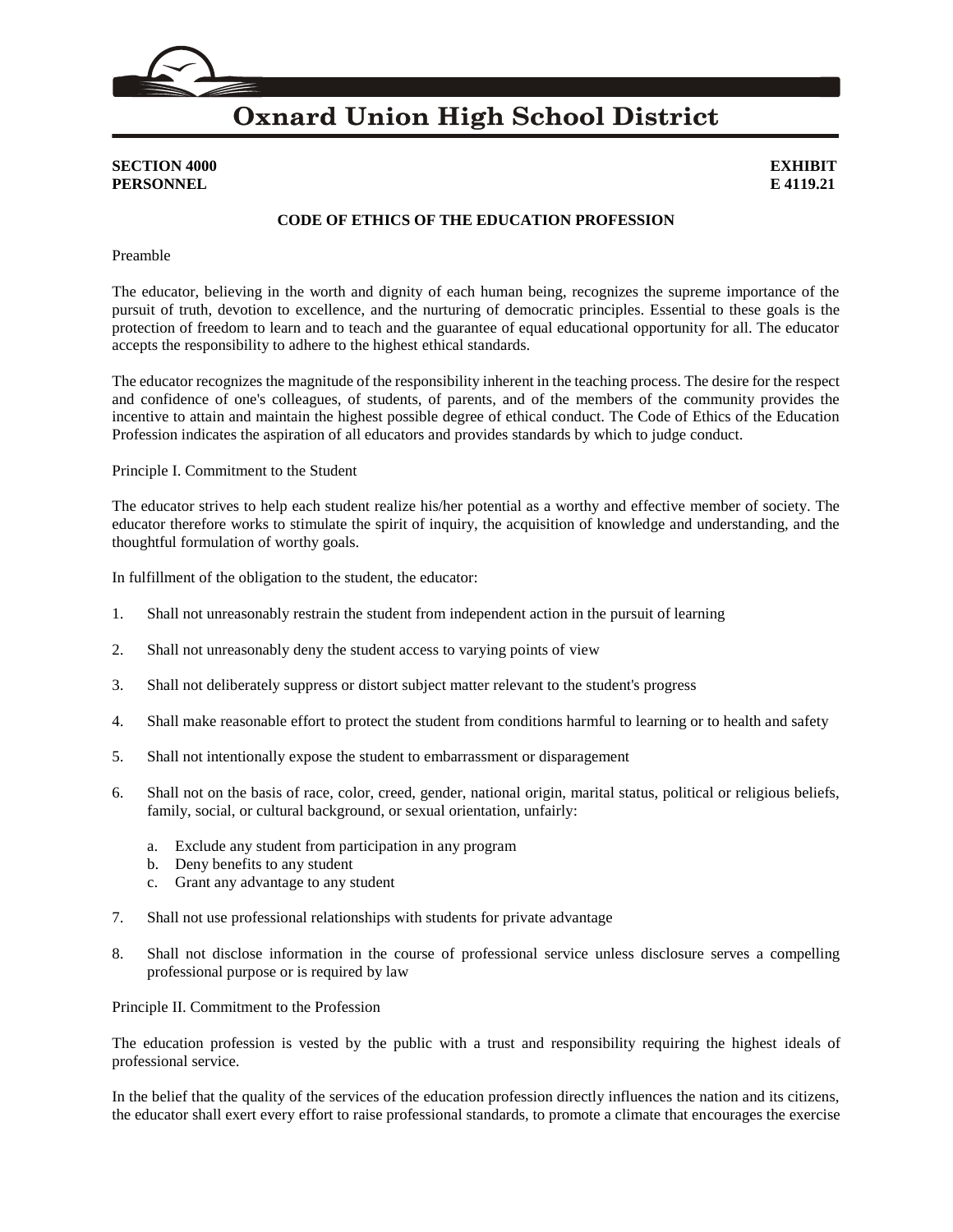of professional judgment, to achieve conditions that attract persons worthy of the trust to careers in education, and to assist in preventing the practice of the profession by unqualified persons.

In fulfillment of the obligation of the profession, the educator:

- 1. Shall not in any application for a professional position deliberately make a false statement or fail to disclose a material fact related to competency and qualifications
- 2. Shall not misrepresent his/her professional qualifications
- 3. Shall not assist any entry into the profession of a person known to be unqualified in respect to character, education, or other relevant attribute
- 4. Shall not knowingly make a false statement concerning the qualifications of a candidate for a professional position
- 5. Shall not assist a noneducator in the unauthorized practice of teaching
- 6. Shall not disclose information about colleagues obtained in the course of professional service unless disclosure serves a compelling professional purpose or is required by law
- 7. Shall not knowingly make false or malicious statements about a colleague
- 8. Shall not accept any gratuity, gift, or favor that might impair or appear to influence professional decisions or action

SOURCE: NATIONAL EDUCATION ASSOCIATION, 1975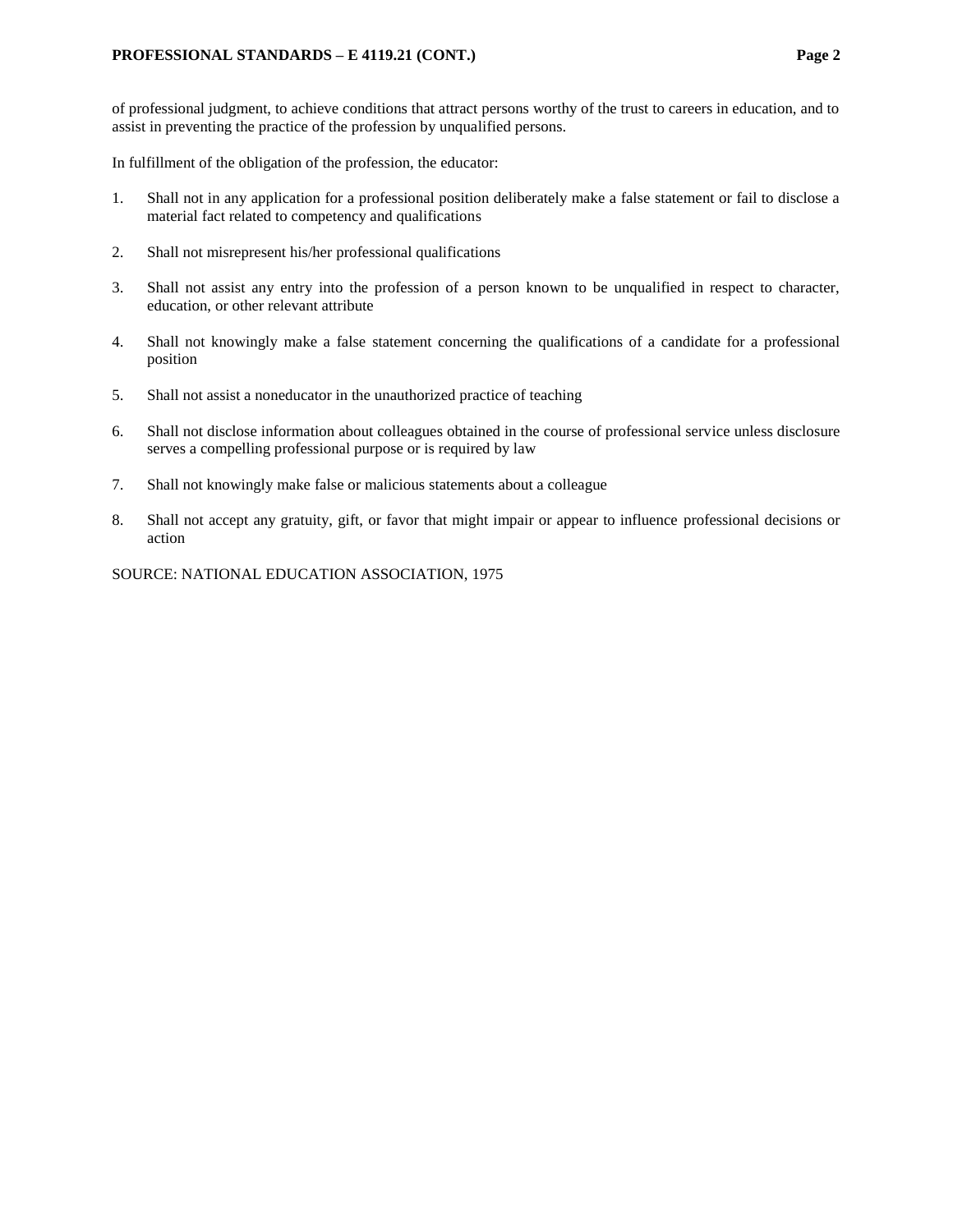## **SECTION 4000 EXHIBIT PERSONNEL E 4219.21**

## **CLASSIFIED EMPLOYEES**

School employees who are in daily contact with many phases of educational work should be persons whose conduct is beyond reproach and who sincerely believe in the advancement of education and the betterment of working conditions; therefore, the California School Employees' Association proposes this Code of Ethics as a standard for its members.

### AS A SCHOOL EMPLOYEE I WILL:

- 1. Be proud of my vocation in order that I may use my best endeavors to elevate the standards of my position so that I may merit a reputation for high quality of service -- to the end that others may emulate my example.
- 2. Be a person of integrity, clean speech, desirable personal habits, and physical fitness.
- 3. Be just in my criticism and be generous in my praise; to improve and not destroy.
- 4. At all times be courteous in my relations with students, parents, teachers and others.
- 5. Be a resourceful person who readily adapts himself to different kinds of work and changed conditions and finds better ways to do things.
- 6. Conduct myself in a spirit of friendly helpfulness to my fellow employees to the end that I will consider no personal success legitimate or ethical which is secured by taking unfair advantage of another.
- 7. Associate myself with employees of other districts for the purpose of discussing school problems and cooperating in the improvement of public school conditions.
- 8. Always uphold my obligations as a citizen to my nation, my state, my school district and my community, and give them unswerving loyalty.
- 9. Always bear in mind that the purpose of CSEA is to promote the efficiency and raise the standards of all school employees and that I shall be equally obligated to assist all my fellow workers.

SOURCE: CALIFORNIA SCHOOL EMPLOYEES' ASSOCIATION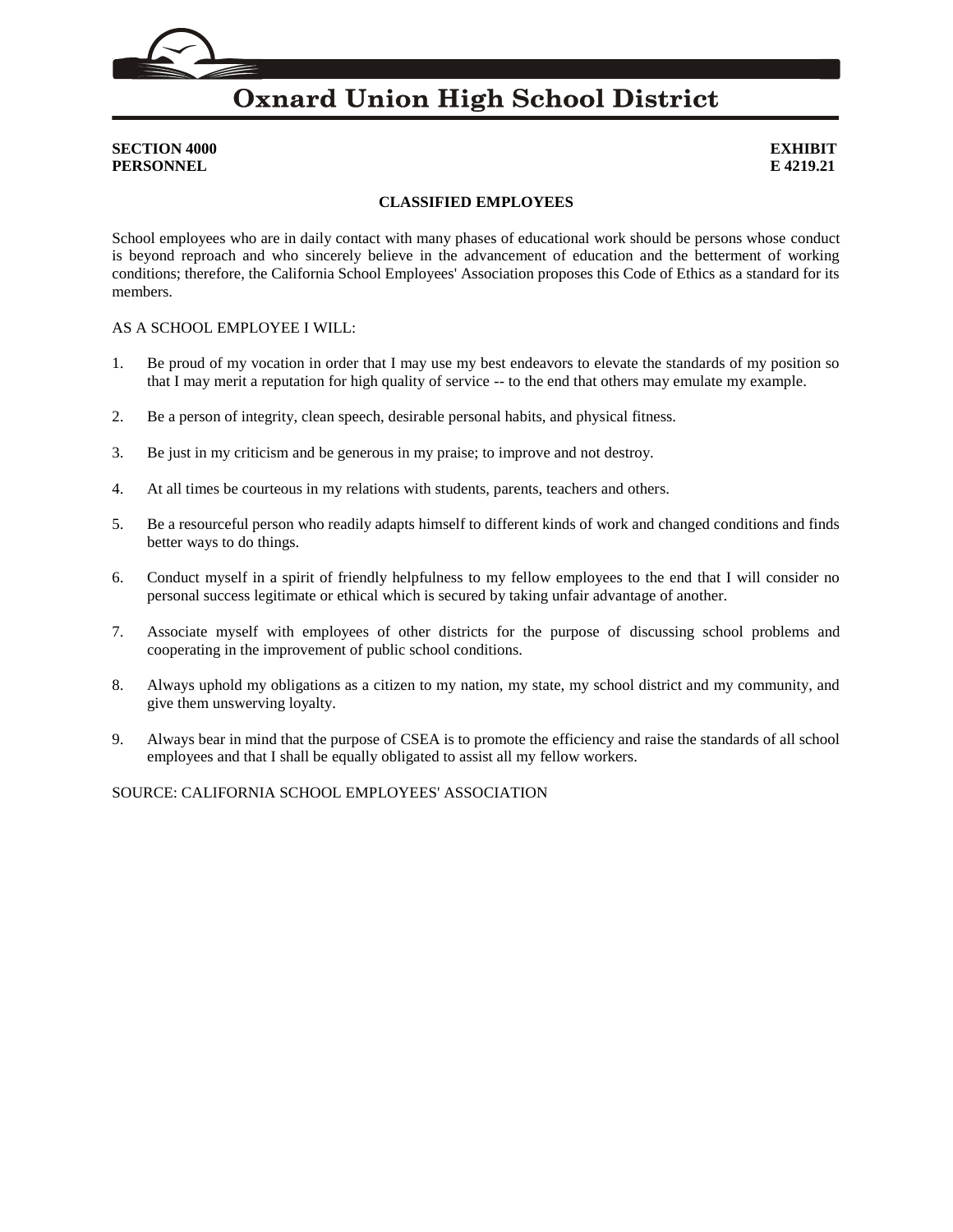### **SECTION 4000 EXHIBIT PERSONNEL E 4319.21**

### **CALIFORNIA PROFESSIONAL STANDARDS FOR EDUCATIONAL LEADERS**

Standard 1. Development and Implementation of a Shared Vision: Education leaders facilitate the development and implementation of a shared vision of learning and growth of all students.

- 1A. Student-Centered Vision: Leaders shape a collective vision that uses multiple measures of data and focuses on equitable access, opportunities, and outcomes for all students.
- 1B. Developing Shared Vision: Leaders engage others in a collaborative process to develop a vision of teaching and learning that is shared and supported by all stakeholders.
- 1C. Vision Planning and Implementation: Leaders guide and monitor decisions, actions, and outcomes using the shared vision and goals.

Standard 2. Instructional Leadership: Education leaders shape a collaborative culture of teaching and learning informed by professional standards and focused on student and professional growth.

- 2A. Professional Learning Culture: Leaders promote a culture in which staff engages in individual and collective professional learning that results in their continuous improvement and high performance.
- 2B. Curriculum and Instruction: Leaders guide and support the implementation of standards-based curriculum, instruction, and assessments that address student expectations and outcomes.
- 2C. Assessment and Accountability: Leaders develop and use assessment and accountability systems to monitor, improve, and extend educator practice, program outcomes, and student learning.

Standard 3. Management and Learning Environment: Education leaders manage the organization to cultivate a safe and productive learning and working environment.

- 3A. Operations and Facilities: Leaders provide and oversee a functional, safe, and clean learning environment.
- 3B. Plans and Procedures: Leaders establish structures and employ policies and processes that support students to graduate ready for college and career.
- 3C. Climate: Leaders facilitate safe, fair, and respectful environments that meet the intellectual, linguistic, cultural, social-emotional, and physical needs of each learner.
- 3D. Fiscal and Human Resources: Leaders align fiscal and human resources and manage policies and contractual agreements that build a productive learning environment.

Standard 4. Family and Community Engagement: Education leaders collaborate with families and other stakeholders to address diverse student and community interests and mobilize community resources.

- 4A. Parent and Family Engagement: Leaders meaningfully involve all parents and families, including underrepresented communities, in student learning and support programs.
- 4B. Community Partnerships: Leaders establish community partnerships that promote and support students to meet performance and content expectations and graduate ready for college and career.
- 4C. Community Resources and Services: Leaders leverage and integrate community resources and services to meet the varied needs of all students.

Standard 5. Ethics and Integrity: Education leaders make decisions, model, and behave in ways that demonstrate professionalism, ethics, integrity, justice, and equity and hold staff to the same standard.

5A. Reflective Practice: Leaders act upon a personal code of ethics that requires continuous reflection and learning.